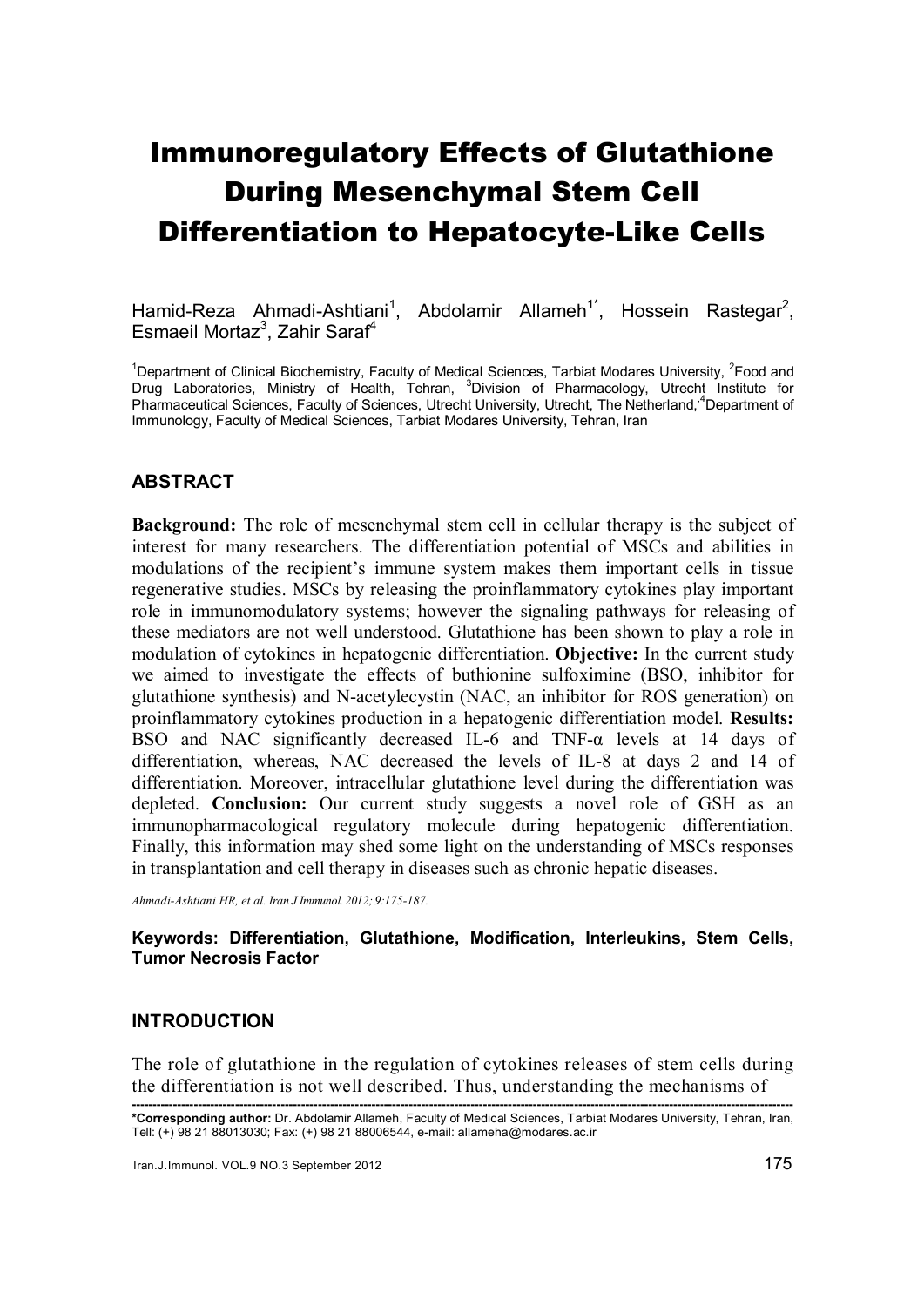cytokine releases of activated-mesenchymal stem cells mediated immunosuppresion during differentiation will be considered as tools for cellular therapy. MSCs are known for ability to self-renew, undergo clonal expansion, and differentiate into the multiple musculoskeletal tissues and posses the potential to regulate the immune system (1-6). It has been shown that isolated MSCs from the bone marrow have potential to differentiate to the multiple connective tissues such as bone, cartilage, liver, muscle and adipose tissues (1-2). In this line, new observations demonstrated that MSCs may have immunosuppressive capacity and considered as a unique candidate for regenerative studies (3). Immunosuppressive function of MSCs has accounts by high capacity to release IFN and proinflammatory cytokines (7). Basically, with high capacity of differentiation, MSCs considered as the ideal cells in the therapeutic approaches. The differentiation of MSCs is regulated by various signals from microenvironment, which is consisting of many biological molecules and biomechanical forces. These factors play a vital role in determining the efficacy of MSCs biology (6). The cytokines play important role in regulation of MSCs differentiation (5,8-10). Moreover, it has been shown that reducing GSH regulates the production of cytokines (11,12) Besides, evidence indicated that differentiation is under control of ROS generation (13).

ROS is considered as potent oxidants which are produced firstly by the mitochondria in cells as a by-product of normal metabolism during conversion of molecular oxygen  $(O_2)$ to water  $(H<sub>2</sub>O)$  (14). One of the antioxidant defenses in cells as endogenous is glutathione (15). GSH is an important low molecular weight thiol in cells and plays a central role in controlling cellular thiol/disulfide redox state, which is essential for normal redox signaling in normal status (16).

It has been reported that L-buthionine-(S, R)-sulfoximine (BSO, a glutathione depleting agent) is able to suppress osteoclast differentiation by depleting glutathione. In contrst N-acetylcysteine, thiol compounds (which deacetylates to increase GSH level), or GSH, can increase the osteoclast differentiation (17). In this connection, it has been reported that in glial precursor cells, BSO increases differentiation with low ratio cell proliferation, whereas NAC as a glutathione precursor induces cell proliferation and differentiation (18). Cytokines are redundant secreted proteins with growth, differentiation, and activation functions that regulate the nature of immune responses. Cytokine may have a completely different function depending on the cellular source, target and playing important role in the immune response. Some cytokines have proinflammatory potential such as interleukin-1β, IL-6, IL-8, and TNF- $\alpha$  and others have anti-inflammatory effects such as IL-10 (19). Oxidative stress has been shown that activate NF-κB, for upregulating of inflammatory cytokines in pancreatic acinarious cells (20). Moreover, generation of ROS in endothelial cells increases proinflammatory cytokine releases (7).

It is now clear that BSO induces generation of intracellular ROS and the release of IL-1β, IL-6 and TNF-α, whereas GSH precursor; NAC, abrogated cytokine releases by suppression of ROS generation in the alveolar epithelium (11). In this line, Redondo et al. has shown that NAC inhibits production of TNF- $\alpha$  and IL-1 $\beta$  (12).

Thus in this study possible involvement of proinflammatory cytokines in the hepatogenic differentiation of human MSCs has been investigated. For this purpose, MSCs were subjected to hepatogenic differentiation process in presence of glutathione modifiers and the changes in the release of proinflammatory cytokines (IL-6, IL-8, TNFα) during a two-week differentiation was studied.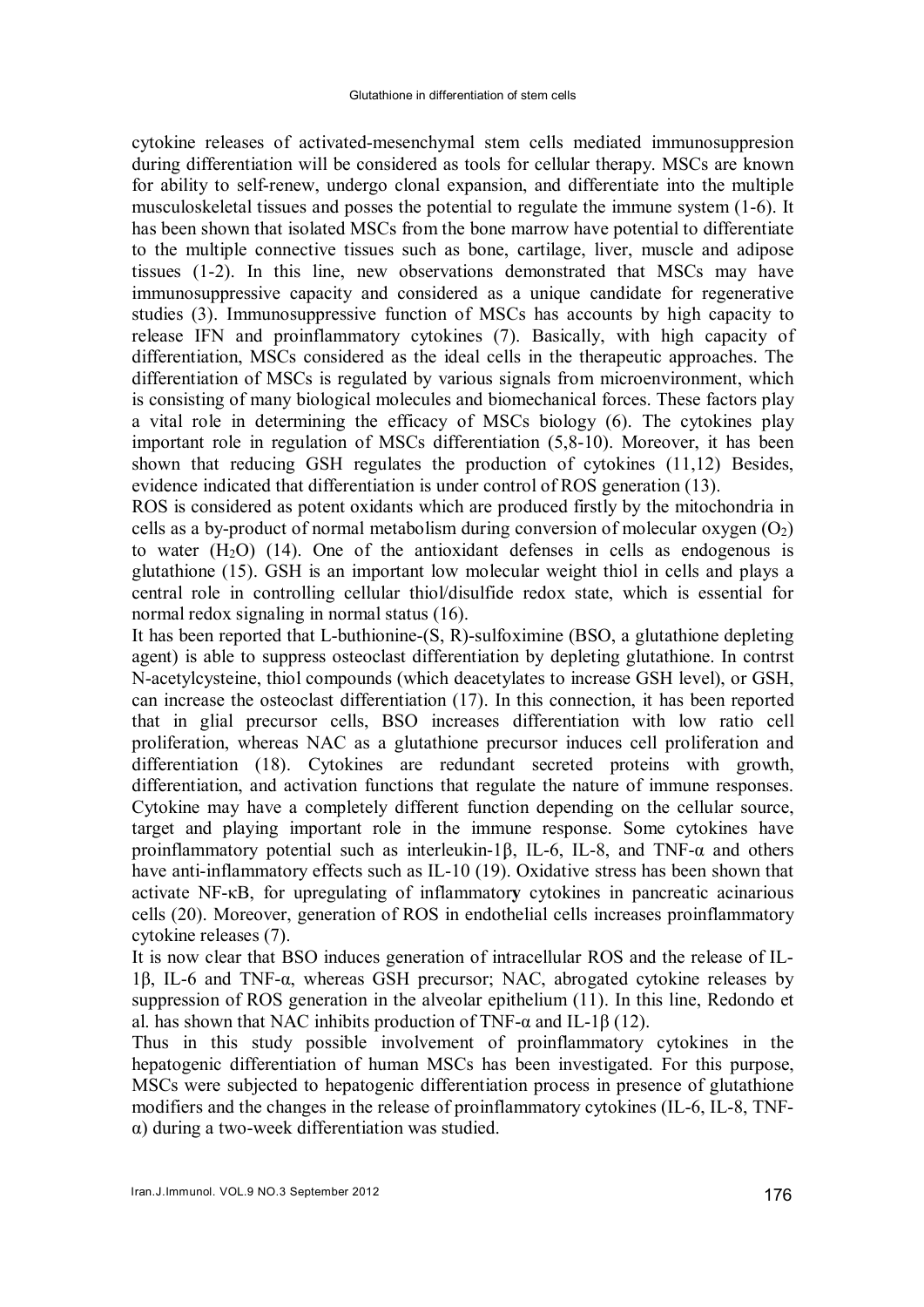# MATERIALS AND METHODS

Dulbecco's modified Eagle's medium (DMEM), fetal bovine serum (FBS), penicillin, streptomycin, glutamine, antibiotics and trypsin-ethylene diamine tetra acetic acid (EDTA) solution were obtained from Gibco BioCult (Paisley, UK). L-buthionine-SRsulfoximine (BSO), L-NAC, Dexamethasone (DEX), growth factor (HGF), Oncostatin M (OSM), mouse anti human antibodies for albumin, α-fetoprotein, rabbit anti mouse FITC-conjugated immunoglobulin G (IgG) and oil red O-staining kit were obtained from Sigma Chemical Co. (St. Louis, MO, USA). Antibodies for flow cytometric assay wereobtained from Dako (Glostrup, Denmark) and Oxford Biomedical Research (Oxford, UK). RNA extraction kit, cDNA Synthesis Kit and materials for PCR amplification were purchased from Qiagen (Valencia, CA, USA) and Fermentas (Hanover, MD, USA). Glutathione quantification kit was obtained from Alexis Biochemicals (BV-K264, San Diego, CA, USA). Human TNF-α, IL-6 and IL-8 ELISA kits were purchased from Quantikine (R&D Systems Inc, Minneapolis, USA).

MSCs Isolation and Culture. Bone marrow aspirates (10 ml) were obtained from iliac crests of human donors (three samples from three individuals were used in this study) at the Bone Marrow Transplantation Center, Shariati Hospital, and Tehran, Iran. The samples were collected after informed consent was taken from the patients according to guidelines of the Medical Ethics Committee. MSCs were isolated from the bone marrow as described in our previous publication (21). Briefly, the aspirates were diluted with phosphate buffer saline (PBS). Cell solution was gently overlaid on the Ficoll-Hypaque (1.077 g/ml) to eliminate unwanted cell types in the marrow aspirate. Mononuclear cells were recovered from the gradient interface and washed with PBS after centrifugation at 400g for 30 min at room temperature. The isolated mononuclear cell layer was then washed in PBS, re-suspended in growth medium containing DMEM-low glucose supplemented with 15% FBS, 2 mM glutamine, 100 mg/ml streptomycin, 100U/ml penicillin and plated in polystyrene plastic  $75 \text{cm}^2$  tissue culture flasks. The cell cultures were maintained at  $37^{\circ}$ C in a humidified  $5\%$  CO<sub>2</sub> incubator. After 3-4 days of incubation, the non-adherent cells were washed away leaving behind the adherent cell population that was growing as fibroblastic cells in clusters. Hematopoietic stem cells and non-adherent cells were removed with every 3-4 days changes in medium. When cells reached 70-90% confluence, the cells were harvested with 0.25% trypsin-EDTA solution and plated in 25-cm plastic cell culture flasks at a density of  $10^4$  cells.

Cell Viability and Proliferation. Trypan blue exclusion assay was used to MSCs in third passage  $(1 \times 10^4 \text{ cells/cm}^2)$ . The Brdu assay was used to estimate the cell proliferation rate in control and treated cells. The cells were labeled with 10 µM Brdu for 2 h at RT and fixed and made permeable with the FixDenat solution for 30 min, prior to incubation with the anti-Brdu peroxidase-conjugated antibody for 90 min. The peroxidase activity was measured using tetramethyl benzidine (TMB) as substrate. Finally the reaction was stopped by adding  $H_2SO_4$  and absorbance was recorded at 450 nm.

Osteogenic and Adipogenic Differentiation of MSCs. For osteogenic differentiation, the MSCs were induced for two weeks differentiation in α-MEM supplemented with 10% FBS, 0.1mM DEX, 10mM β-glycerophosphate, and 50 mM ascorbate-phosphate. The culture medium was changed twice weekly for two weeks. The cells were fixed with methanol for 10 min at RT and identified by specific isocheimal staining for calcium with alizarin red staining kit and visualizing with a phase contrast microscope (Nikon, Tokyo, Japan). In case of adipogic differentiation, the MSCs were incubated in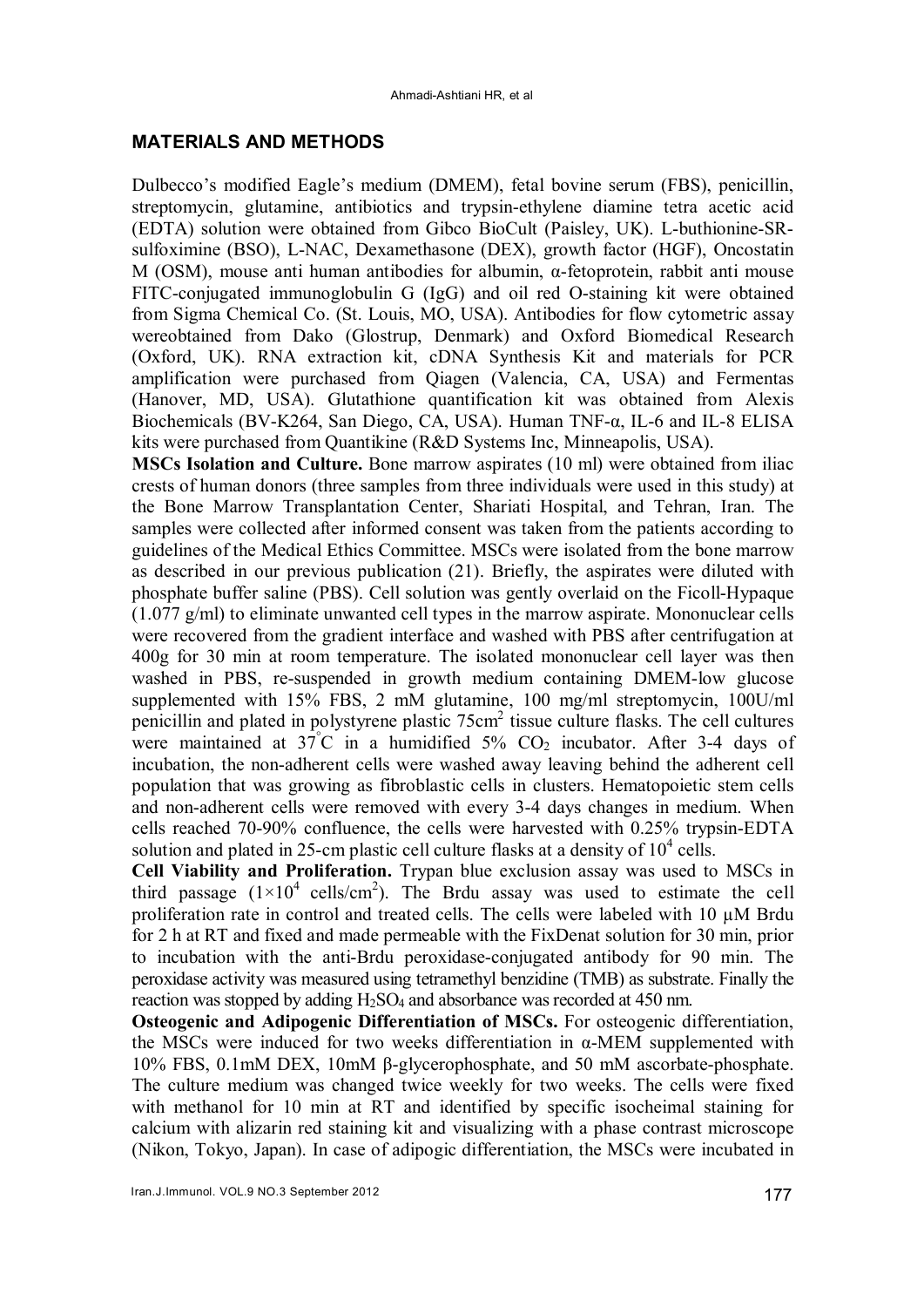DMEM supplemented with 10% FBS, 1 mM dexamethasone, 200 mM indomethacin, 1.7 mM insulin, 500 mM isobutyl-methylxanthine, 0.05U/ml penicillin and 0.05 mg/ml streptomycin for two weeks. After 14 days, cultured cells were detected for adipocyte identification, using oil red O-staining. Briefly, the cells were fixed in 10% solution of formaldehyde in aqueous phosphate buffer for 1h, washed with 60% isopropanol, and stained with oil red O-solution for 10 min, followed by repeated washings with distilled water before being destained in 100% isopropanol for 15 min. Control cells without the differentiation stimuli were stained in the same manners.

Hepatic Differentiation Protocol*.* MSCs at passage three reached to confluency were seeded on 24-well plastic cell culture plates. Hepatic differentiation was performed using a 2-step protocol employing HGF, DEX and OSM based on the previous reports (21). Briefly, in the first step which lasted for seven days, the cells were cultured in a culture medium consisting of DMEM-low glucose supplemented with 15% FBS, HGF (20 ng/ml), and DEX ( $10^{-7}$  mol/l). The second phase of differentiation was started by adding OSM (10 ng/ml) to the culture and hepatocytes-like cells were obtained after two weeks of differentiation. During this period, the culture media was changed twice weekly.

Characterization of Hepatocytes-like Cells Using Liver Specific Markers. Differentiation of the cells was confirmed by showing the differentiation potential of the progenitor cells to adipocyte and oesteogenic cells. Also the hepatocyte-like cells were characterized *by* detection of different liver-specific markers. Expression of albumin, alpha fetoprotein (AFP), cytokeratins (8,18,19), tryptophan 2, 3-dioxygenase and cytochrome 3A4 were considered markers of hepatocyte-like cell differentiation as described in our previous publications (21,22).

Treatment of MSCs with NAC and L-BSO. MSCs at third passage were treated with BSO (1 and 5 μM) or NAC (0.1 and 1 mM) for 7-17 days. Then the cells were recovered at different time intervals (2, 7 and 14 days after differentiation) and processed for the assays as described below.

Cytokines Assays. Culture supernatants were collected and analyzed by Quantikine human TNF-α, IL-6 and IL-8 releases by Immunoassay kits (R&D Systems Inc, Minneapolis, USA, Cat# DTA00C, D6050 and D8000C). The assays were performed according the kit instructions.

Determination of GSH in Differentiating MSCs. The levels of GSH, GSSG and total glutathione were measured in MSCs using Glutathione Quantification kit (BV-K264, Alexis Biochemicals, San Diego, CA, USA). The assay was carried out according to the instructions provided by the manufacturer. Briefly, the glutathione levels were measured in cells treated for 2, 7 and 14 days with either BSO  $(1 \text{ and } 5 \mu M)$  or NAC  $(0.1 \text{ and } 1$ mM) during differentiation. The biochemical assays were carried out in a set of cell samples before any treatment and considered as control.

Statistical Analysis. The valued indicated were obtained from at least 3 samples carried out in duplicate. The significant levels for differences were considered at  $p<0.05$ calculated by Student *t-*test. The cell proliferation (Brdu assay) data are presented and mean  $\pm$  SD. The results of cell counts and cytokines and GSH levels are presented as mean  $\pm$  SEM percent of cytokine/GSH level in undifferentiated cells.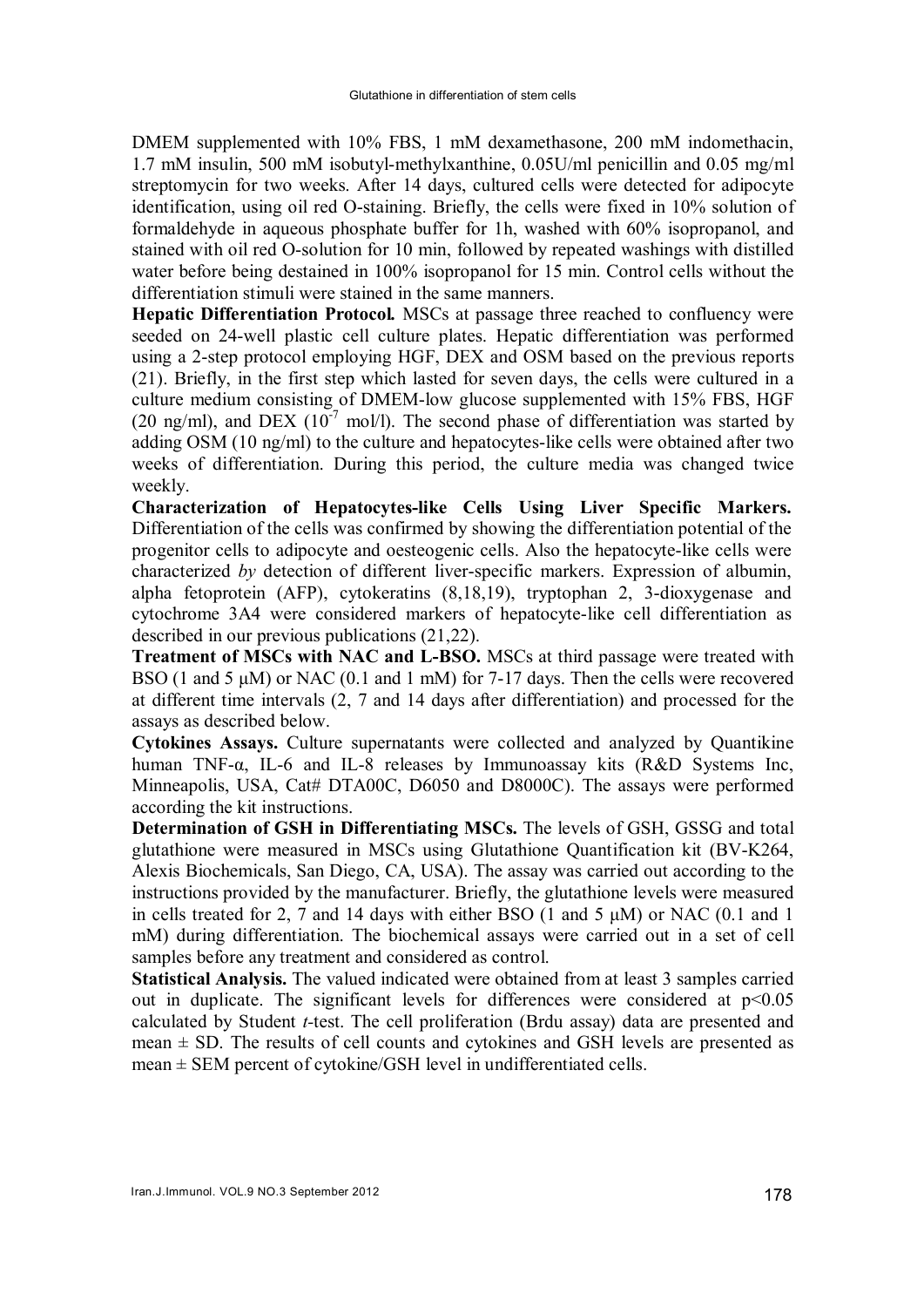# RESULTS

Differentiation of MSCs to Osteoblasts and Adipocytes. The differentiation potential of human bone marrow MSCs to osteoblasts and adipocytes was approved by showing the specific staining using alizarin red and oil red O-staining on day 14 of differentiation. As shown in Figure 1, alizarin red staining and oil red o-staining indicate the presence of calcium deposits, characteristic of osteogenic cells and lipid droplets in the differentiated cells, respectively, whereas undifferentiated MSCs were negative in both staining.

| <b>Differentiation</b><br><b>Status</b> |                           | <b>Parameters</b>  |                   |                       |                               |                                |
|-----------------------------------------|---------------------------|--------------------|-------------------|-----------------------|-------------------------------|--------------------------------|
|                                         |                           | Urea<br>(mg/dl)    | SGPT<br>(IU/I)    | <b>SGOT</b><br>(IU/I) | <b>Transferrin</b><br>(mg/ml) | <b>Albumin</b><br>$(\mu g/ml)$ |
| <b>Before</b><br><b>Differentiation</b> |                           | $0.07 \pm 0.01$    | $0.03 \pm 0.009$  | $0.04 \pm 0.008$      | $0.003 \pm 0.001$             | $0\pm 0$                       |
| After Differentiation<br>(Day 14)       | Control                   | $12.5 \pm 1.9**$   | $5.3 \pm 0.8$ **  | $6.7 \pm 0.7$ **      | $3.1\pm0.5**$                 | $5.8 \pm 0.8**$                |
|                                         | <b>BSO</b><br>$(1 \mu M)$ | $12.8 \pm 1.2$ **  | $6.5 \pm 0.5$ **  | $7.5 \pm 0.8$ ***     | $3.8\pm 0.5$ ***              | $7.3 \pm 1.2$ **               |
|                                         | <b>BSO</b><br>$(5 \mu M)$ | $13.4 \pm 1.6$ **  | $6.8 \pm 0.7$ *** | $8.3 \pm 0.9$ ***     | $3.9\pm0.5***$                | $72\pm1***$                    |
|                                         | NAC<br>(0.1mM)            | $10.5 \pm 1.5$ *** | $5 \pm 0.7**$     | $6\pm 0.6**$          | $2.8 \pm 0.4$ ***             | $4.4\pm0.8$ ***                |
|                                         | <b>NAC</b><br>(1mM)       | $10 \pm 1.7$ ***   | $4.5 \pm 0.6$ **  | $6.3 \pm 0.6$ ***     | $2.7 \pm 0.4$ **              | $4\pm 0.2$ ***                 |

Figure 1. Transdifferentiation of human bone marrow derived MSCs into adipocytes and osteoblasts.Cells differentiated into osteogenic and adipogenic lineages were positive for Alizarin red staining (A) and oil red O-staining (B). Undifferentiated MSCs as control were negative for both staining. C= alizarin red staining and D= oil red O-staining.

Furthermore the hepatocytes-like cells recovered on day 7 and 14 of differentiation expressed liver specific markers were routinely measured in our laboratory. The accumulation of albumin and AFP expression in cells during hepatogenic differentiation was demonstrated by Immunocytochemistry (ICC) assay. In addition, expression of cytokeratin-18 (CK-18), CK-19 and cytochrome P450 (CYP3A4) in differentiating hepatocytes-like cells were observed using reverse transcription polymerase chain reaction (RT-PCR). The details about the characterization of hepatocytes-like cells have been presented in our previous publications (21,22).

Under normal condition the number of MSCs in a  $25 \text{ cm}^2$  flask reached to about 20000 cells on day 14 days of differentiation (Figure 2A). BSO treatments resulted in a significant decrease in cell numbers estimated on day 2 of differentiation exhibited a 13- 26% decrease in presence of 1.0 and 5.0 µM of BSO. The cell numbers was further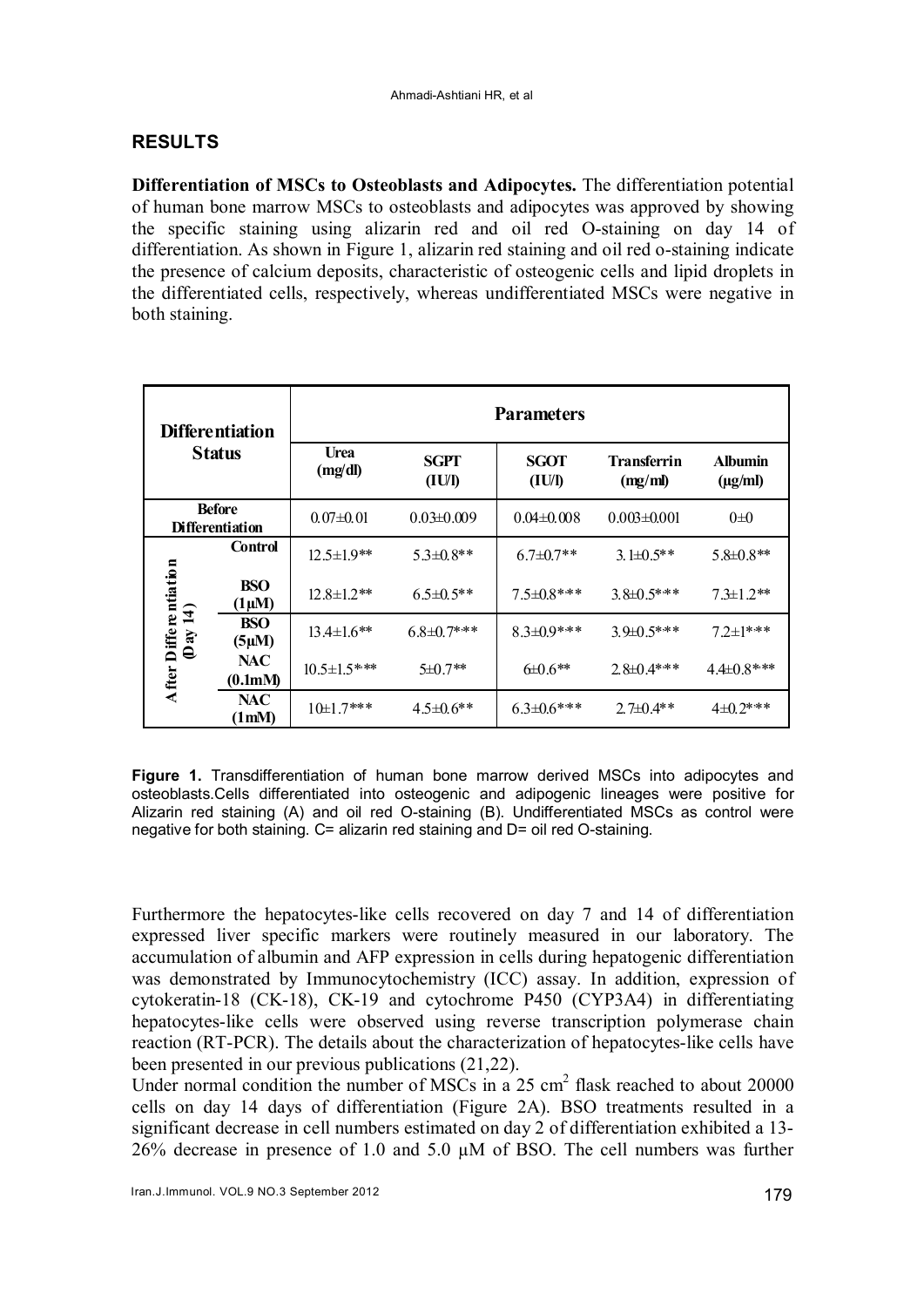decreased to  $~50\%$  on day 7 of differentiation, which reached to minimum ( $~85\%$ ) decrease) on day 14 of differentiation due to BSO (1.0 and 5.0 µM) as compared to controls (Figure 2B).



Figure 2. Effects of buthionine sulfoxide and N-acetylcysteine on cell counts during differentiation of human bone marrow mesenchymal stem cells into hepatocyte-like cells. A: Time-course changes in cell numbers during differentiation. The cell counts before differentiation (BD) and after differentiation (2, 7 and 14 days) was calculated in trypan blue staining method. B: The effects of BSO and NAC on the cell numbers during differentiation of MSCs. BSO (1.0 and 5.0  $\mu$ M) and NAC (0.1 and 1.0 mM) dissolved in medium and added to the culture media. \*Indicates significant difference between the untreated (control) and treated cells (p<0.05, n=4). \*\* shows statistically difference between the cells before and after differentiation induction.

Treatment of MSCs with NAC (0.1 and 1.0 mM) increased the cell numbers as compared to untreated cells (Figure 2A). Approximately 53 and 120% increase in the cell numbers was observed in cells treated with 0.1 and 1.0 mM of NAC respectively.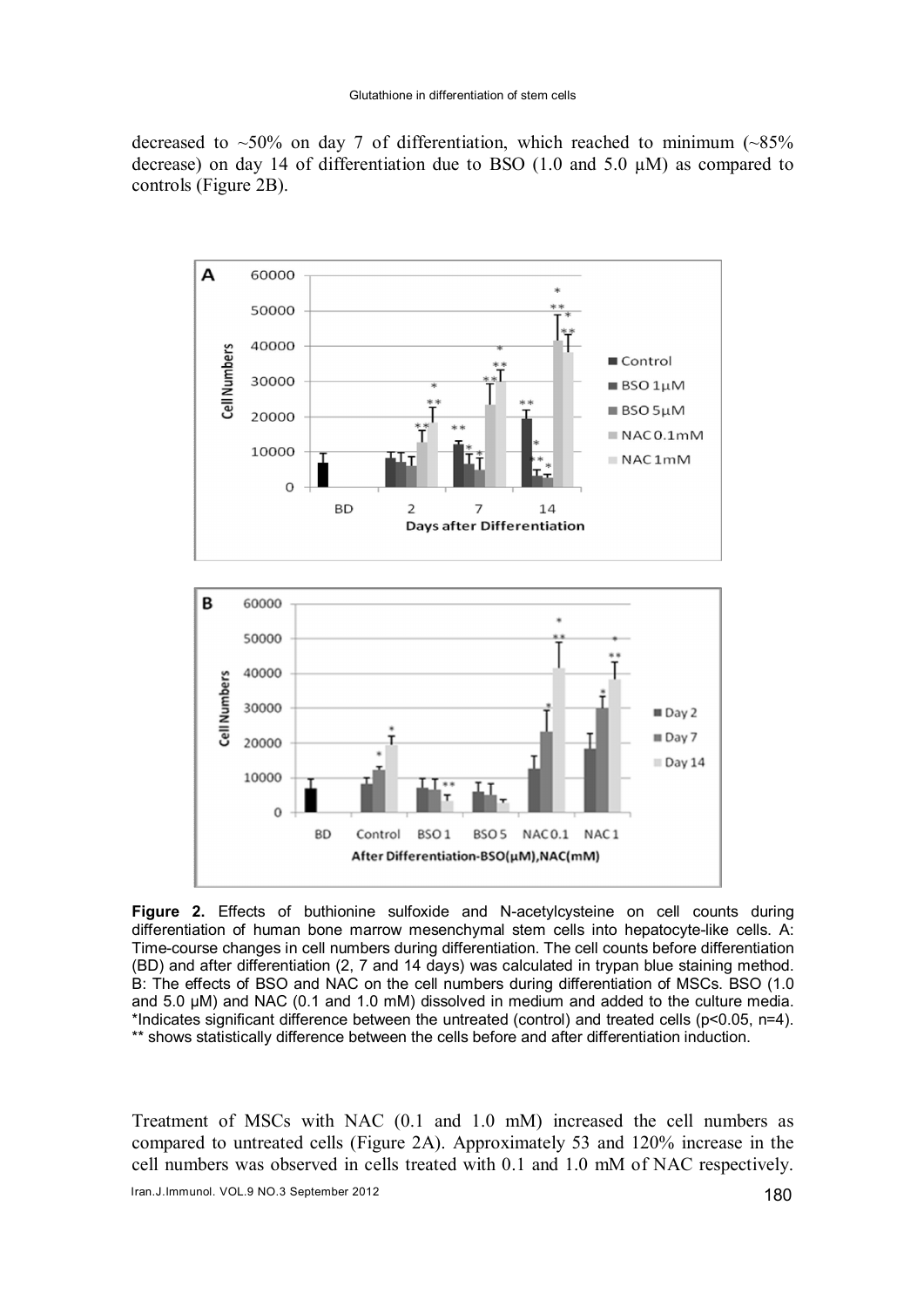As shown in fig. 2B, NAC treatment resulted in further increase (90-145%) in cell counts on days 7 and 14 at  $\sim$ 114 and 97% respectively. The rate of MSC proliferation was declined when exposed to higher concentration of NAC (1.0 mM).

Effects of BSO and NAC on cell proliferation. The proliferation data obtained by Brdu assay showed that pre-treatment of MSCs with BSO  $(1.0 \text{ and } 5.0 \mu\text{M})$  resulted in a significant decrease in cell proliferation estimated at different time intervals when compared to control group (Figure 3A).



Figure 3. The rate of cell proliferation in human bone marrow mesenchymal stem cells during differentiation into hepatocyte-like cells. A: The rate of cell proliferation (Brdu assay) measured before differentiation (BD) and after differentiation (2, 7 and 14 days) in presence of BSO or NAC. **B**: The rate of cell proliferation measured in presence of BSO (1.0 and 5.0 µM) and NAC (0.1 and 1.0 mM) dissolved in medium and added to the culture media. The results are presented as mean±SD and \* indicates significant difference between the treated and untreated (control) cells (p<0.05, n=4). \*\*indicates significant difference between the cells before differentiation (BD) and their differentiated counterparts.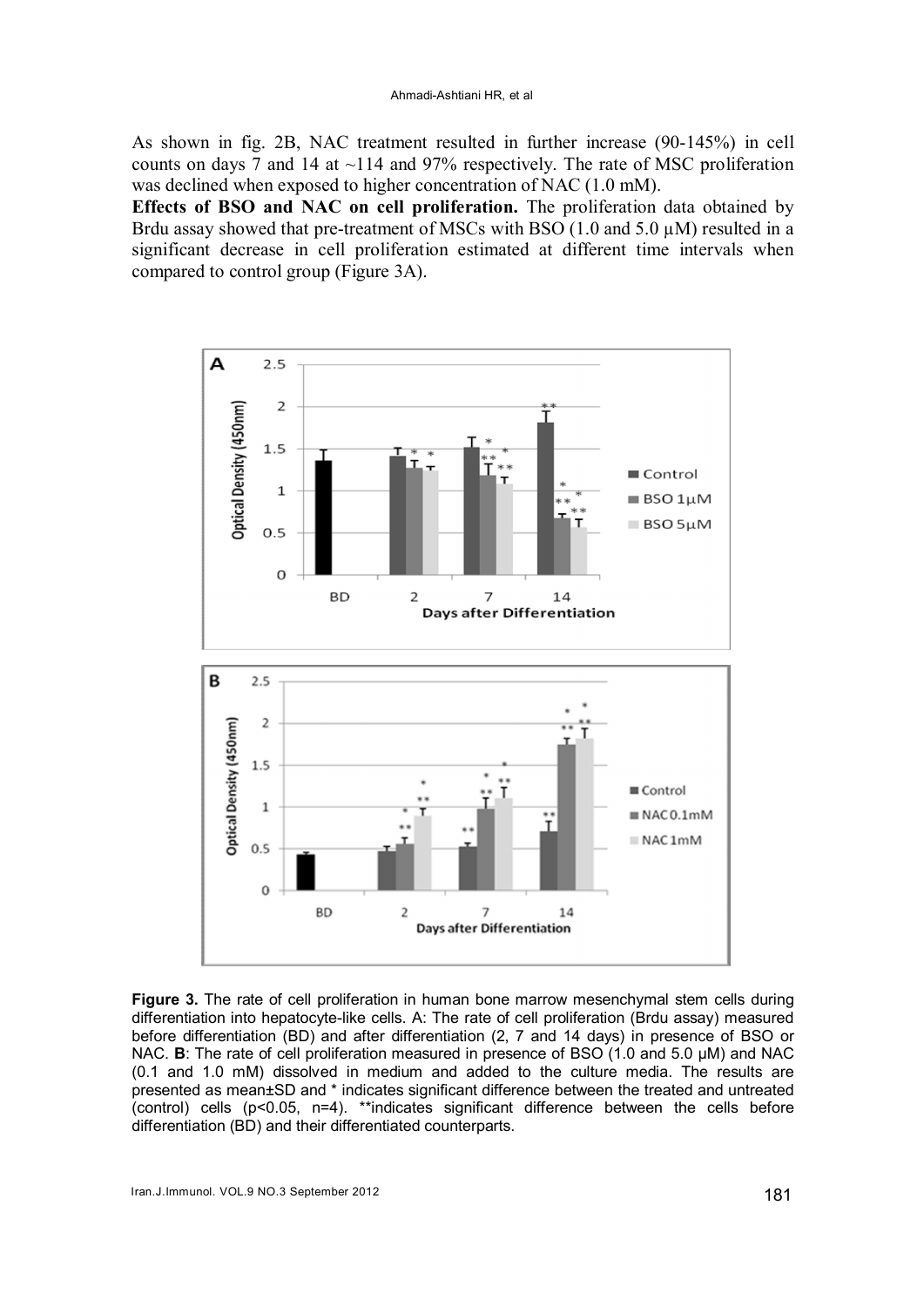BSO caused about 10-13% decrease in cell numbers recovered on day 2 of differentiation compared to untreated cells. The cell numbers was decreased to 22-28% on day 7 of differentiation, which was further decreased (62-68%) in hepatocyte-like cells recovered after two weeks (Figure 3A). The number of MSCs on day 2 of differentiation was increased by 19 and 89% in cells treated with 0.1 and 1.0 mM of NAC respectively. There was further increase in cell numbers by 85-109% on day 7 after NAC treatments (Figure 3B). The number of NAC-treated cells was elevated by 146-156% after two weeks of differentiation induction.

The Effects of BSO and NAC on the Cytokine Releases During MSCs Differentiation. The effect of GSH modifiers on the cytokine release in cells during hepatogenic differentiation is as shown in fig. 4. In case of untreated cells (control), the level of IL-6 was decreased due to differentiation induction and it was reached to lowest levels on day 7 of differentiation. BSO (1 and 5 μM) resulted in a significant increase in IL-6 level as compared to the respective controls. There was a small decline in the IL-6 levels in cells recovered on day 14 of differentiation. Unlike BSO, NAC treatment to differentiating cells resulted in a significant decrease in the levels of cellular IL-6 when compared to corresponding controls (Figure 4).



Figure 4. Effects of BSO and NAC on interleukin-6 level in MSCs before differentiation (BD) and after differentiation. MSCs were culture and incubated with BSO or NAC as described in 'material and methods' section for 14 days. The amounts of IL-6 were determined by supernatant of treated and untreated cells. The results are presented as mean± of IL- 6, of three experiments. \*Indicates significant difference from the control (untreated) cells (p<0.05, n=4) and \*\* Indicates significant difference from the undifferentiated cells (BD) (p<0.01, n=4).

The results of IL-8 assays showed that there was a small but significant decrease in IL-8 in cells treated with BSO when compared to the cells collected before differentiation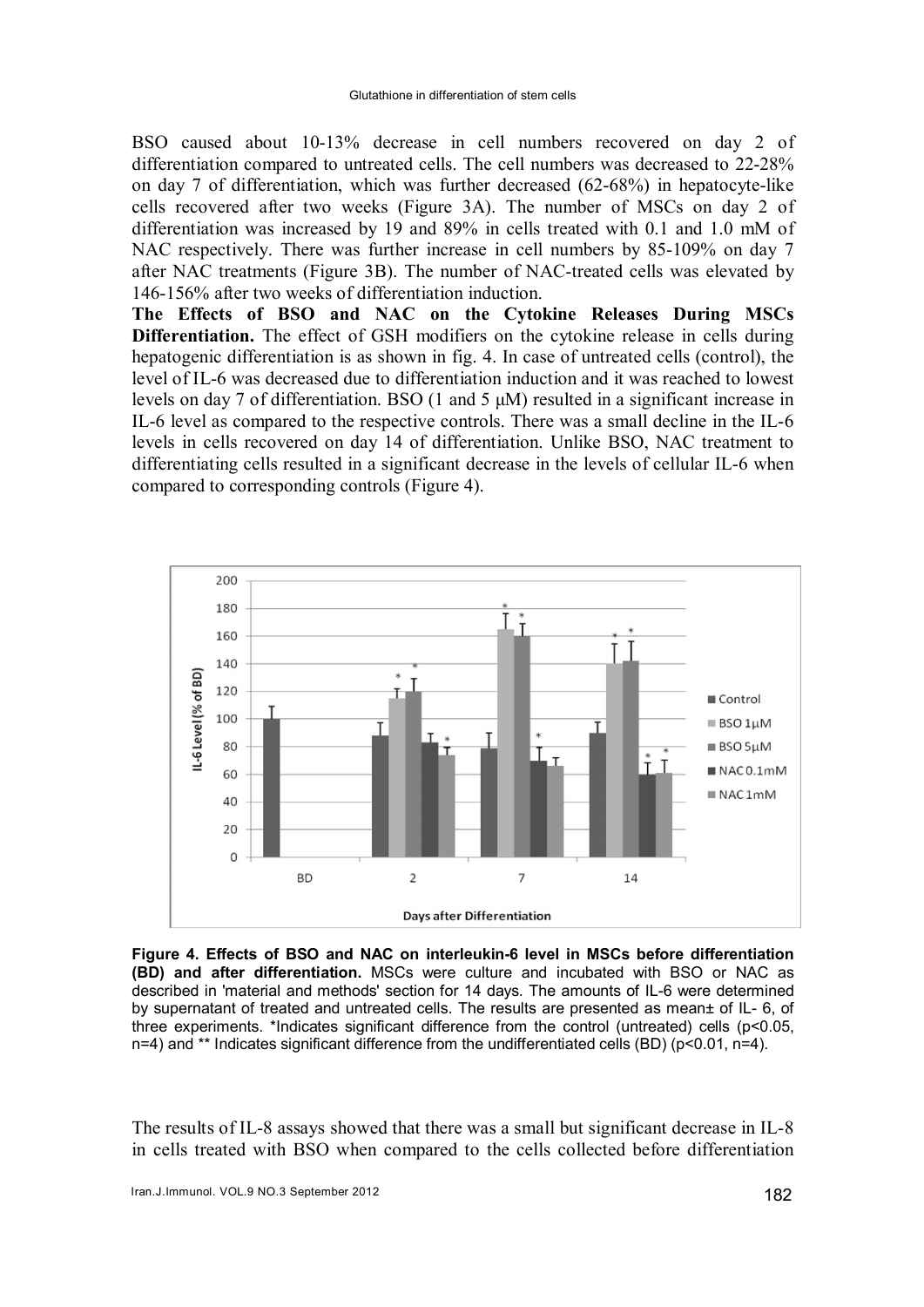(non-differentiated MSCs) (Figure 5). The IL-8 release from the cells treated with BSO was depending on the dose and the time of exposure of the cells to BSO.



Figure 5. Effects of BSO and NAC on interleukin-8 during hepatogenic differentiation. Experimental procedures are as described under figure 4. \*Indicates significant difference from the control (untreated) cells (p<0.05, n=4) and \*\* Indicates significant difference from the undifferentiated cells (BD) (p<0.01, n=4).



Figure 6. TNF-α change in MSCs and differentiated cells in presence of BSO. Experimental procedures are as described under figure 4. \*Indicates significant difference from the control (untreated) cells (p<0.05, n=4) and \*\*Indicates significant difference from the undifferentiated cells (BD) (p<0.01, n=4).

Iran.J.Immunol. VOL.9 NO.3 September 2012 183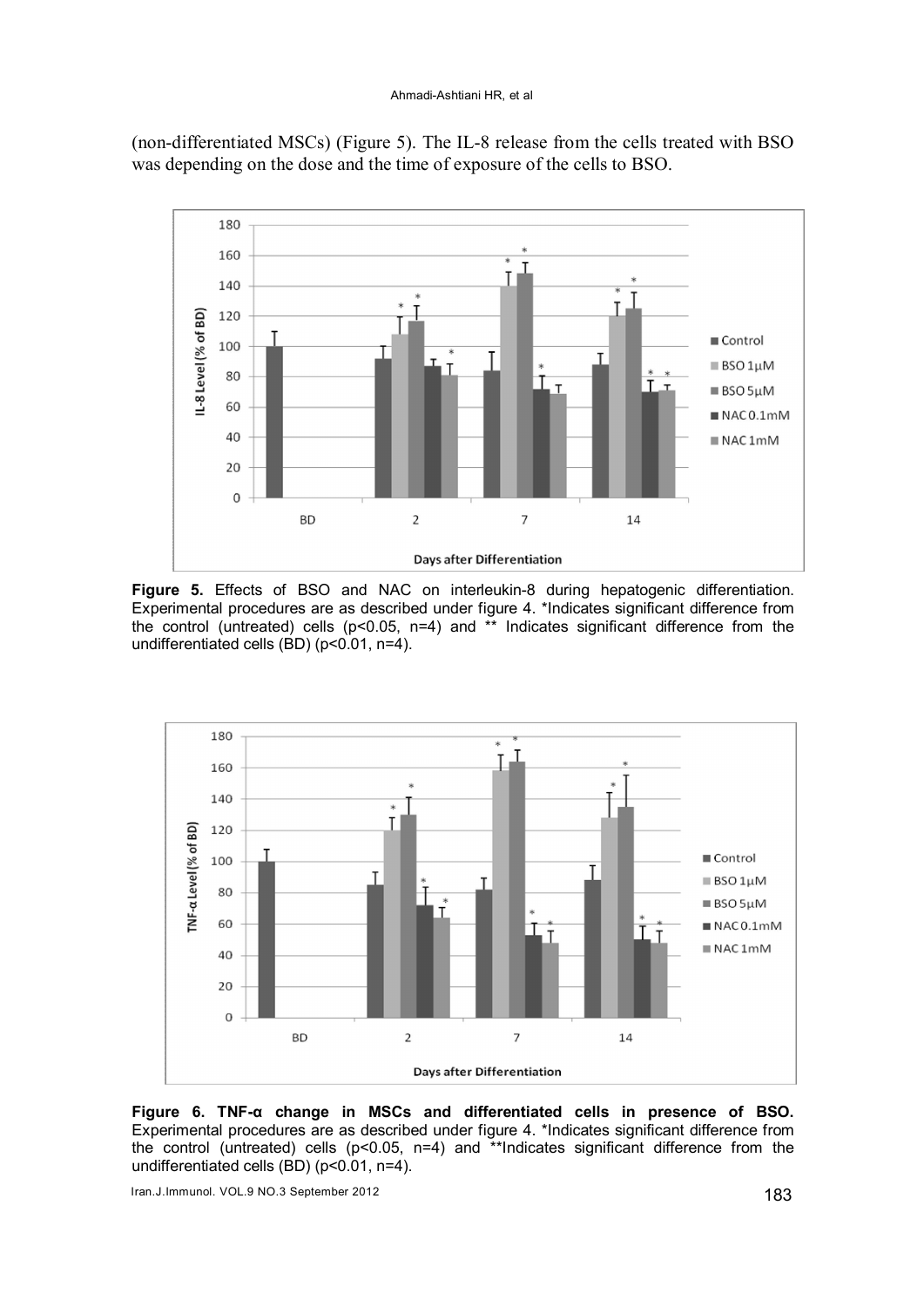The results of TNF-α analysis during hepatogenic differentiation show that there was a significant decrease in TNF-α in cells before differentiation (non-differentiated MSCs). Whereas during differentiation,  $TNF-\alpha$  was elevated significantly due to BSO treatments (Figure 6). These changes were more obvious in cells collected on day 7 of differentiation.

BSO treatments (1 and 5  $\mu$ M) caused a significant increase in TNF- $\alpha$  in cells recovered on day 2 and 7 of differentiation. In contrast, treatment of cells with NAC (0.1 and 1 mM) suppressed the release of TNF-α depending on the time and dose of treatments.

The Effects of BSO and NAC on GSH Levels. As shown in Figure 7 there is a small but significant decrease in cellular GSH due to induction of differentiation. BSO treatment (1 μM) resulted in a significant depletion in GSH during differentiation process, and there was a gradual decline in GSH in cells collected on days 7 and 14 after differentiation. In contrast, NAC treatments (0.1 and 1 mM) resulted in a time and dosedependent elevation of cellular GSH during differentiation period (Figure 7). The GSH level was induced to highest levels (>4 folds increase) due to NAC treatments in hepatocyte-like cells on day 14 of differentiation.



Figure 7. Effects of BSO and NAC on GSH level in MSCs before differentiation (BD) and after differentiation. MSCs were culture and incubated with BSO or NAC as described in 'material and methods' section. The amount of GSH was determined in supernatant of treated and untreated control cells. The results are presented as mean ± SD percent of GSH level in undifferentiated cells of three experiments. \*Indicates significant difference from the control (untreated) cells (p<0.05). \*\* Indicates significant difference from the undifferentiated cells (BD).

# **DISCUSSION**

Mesenchymal stem cells (MSCs) are currently under intense investigation to determine their role in cellular therapy. MSCs differentiate into mesenchymal and non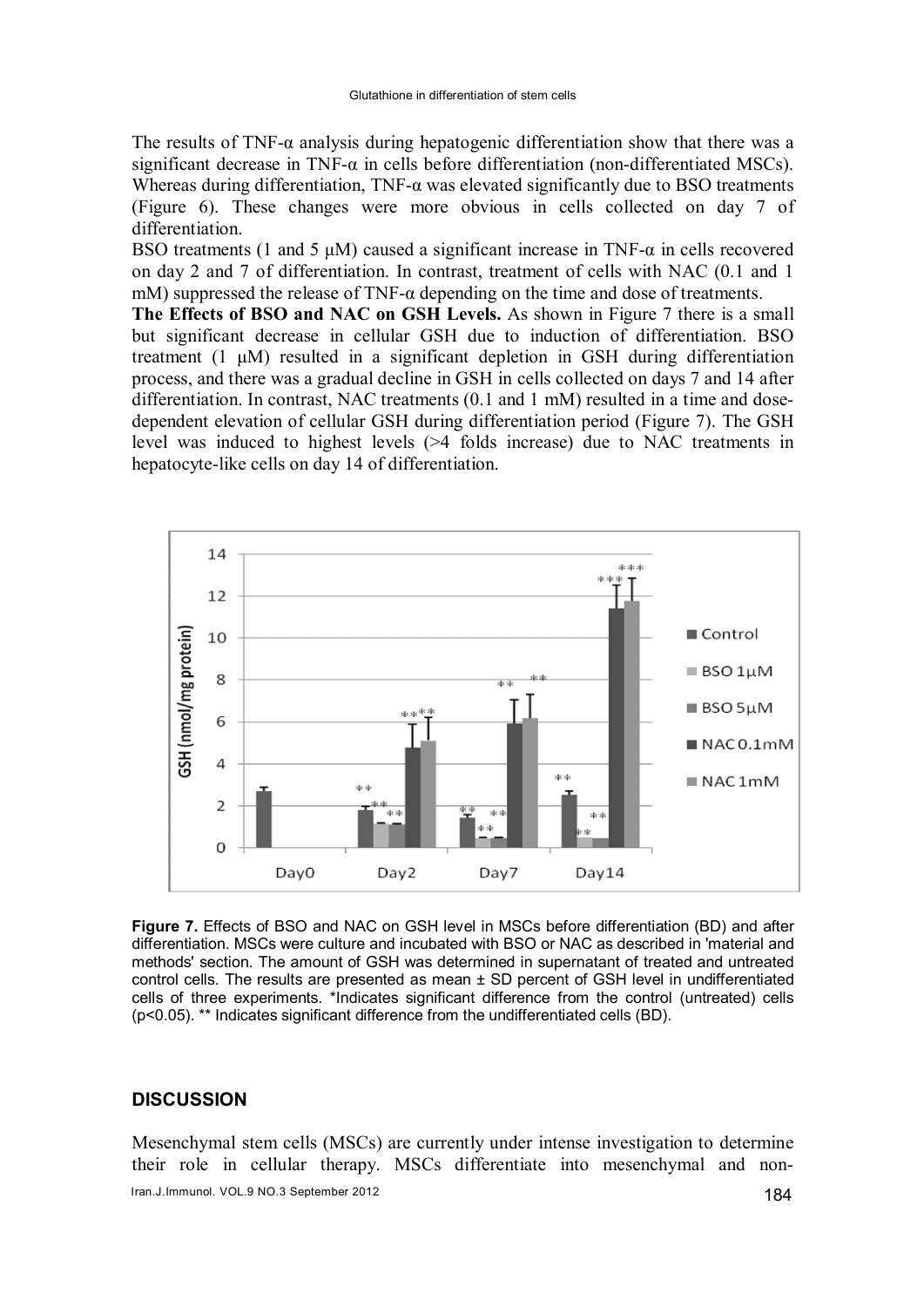mesenchymal cell lineages. The differentiation potential of the stem cells in conjunction with their ability to secrete various immunomodulatory factors which modulate the immune system makes them a promising cell source in regenerative medicine (6). It has been reported that that MSCs has anti-inflammatory and immunomodulatory properties and could be considered in cellular therapy for graft-versus-host disease (GVHD) and autoimmune diseases (23).

Evidences presented in the present study revealed that the levels of IL-6, Il-8 and TNF- $\alpha$ undergo changes during hepatogenic differentiation of human bone marrow MSCs. Moreover, these factors were regulated by glutathione (GSH) levels in cells during the differentiation. Induction of hepatogenic differentiation of MSCs was associated with a significant decrease in cellular TNF-α (Figure 6). The ratio of intracellular thiol reductants and reactive oxygen species (ROS) appears to play a major role in determining the cell growth or apoptosis. Imbalance of the redox status, either by high levels of oxidation or increase of reducing agents, favors decreased growth and increased apoptosis (24,25). Glutathione imbalances in the cell have been linked to specific changes in signal transduction downstream of growth factors or cytokines, ultimately leading to changes in the overall outcome of signaling. The effect of NAC on cell growth is probably due to its ability to reduce the ROS generation and related signaling pathways.

The relationship between cellular GSH and hepatogenic differentiation was demonstrated by assessing the biochemical and metabolic functions of liver specific markers such as albumin, transferrin, and urea as well as specific enzyme markers. The involvement of GSH in hepatogenic differentiation was further confirmed when differentiated cells were treated with GSH modifiers (NAC and BSO). GSH depletion in cells treated with BSO was associated with a significant increase in TNF- $\alpha$  suggesting an adverse relation between GSH and TNF-α. This was further confirmed by showing that increase in GSH biosynthesis in presence of NAC (GSH precursor) resulted in suppression of TNF- $\alpha$ , these findings indicated a regulatory function of GSH in hepatogenic differentiation and immune properties of MSCs.

The limitation of this study was the cytotoxicity effects of BSO which caused a significant decrease in the proliferation of MSCs in culture and the number of hepatocyte-like cells differentiated from them. Perhaps the cytotoxicity effects of BSO are often associated with cell death and production of inflammatory mediators such as TNF-α and related factors. Considering the cytotoxic effects of BSO, a less toxic concentration was chosen with GSH depleting potential to enable us performing biochemical assays.

The consequences of GSH depletion was shown in TNF-α, IL-6 and IL-8 levels which were more evidently elevated in cells collected after the first week of differentiation. It was assumed that elevation in IL-6 and IL-8 in cells treated with BSO is due to cell death, but the levels adjusted to the biologically active cells based on cell count results (Figure 2) show the role of GSH in immuno-inflammatory reactions during a two-week differentiation process.

The active role for GSH in redox regulation of different processes has been reviewed (26). Based on this, GSH depletion is believed to be a hallmark in the progression of cell death in a variety of apoptotic stimuli in different cell types (27,28).

Hepatogenic differentiation of MSCs performed in presence of NAC (precursor of GSH biosynthesis). The cytotoxic effects of NAC under the experimental conditions used, is ruled out. Hence, the relationship between GSH variation and interleukins and TNF- $\alpha$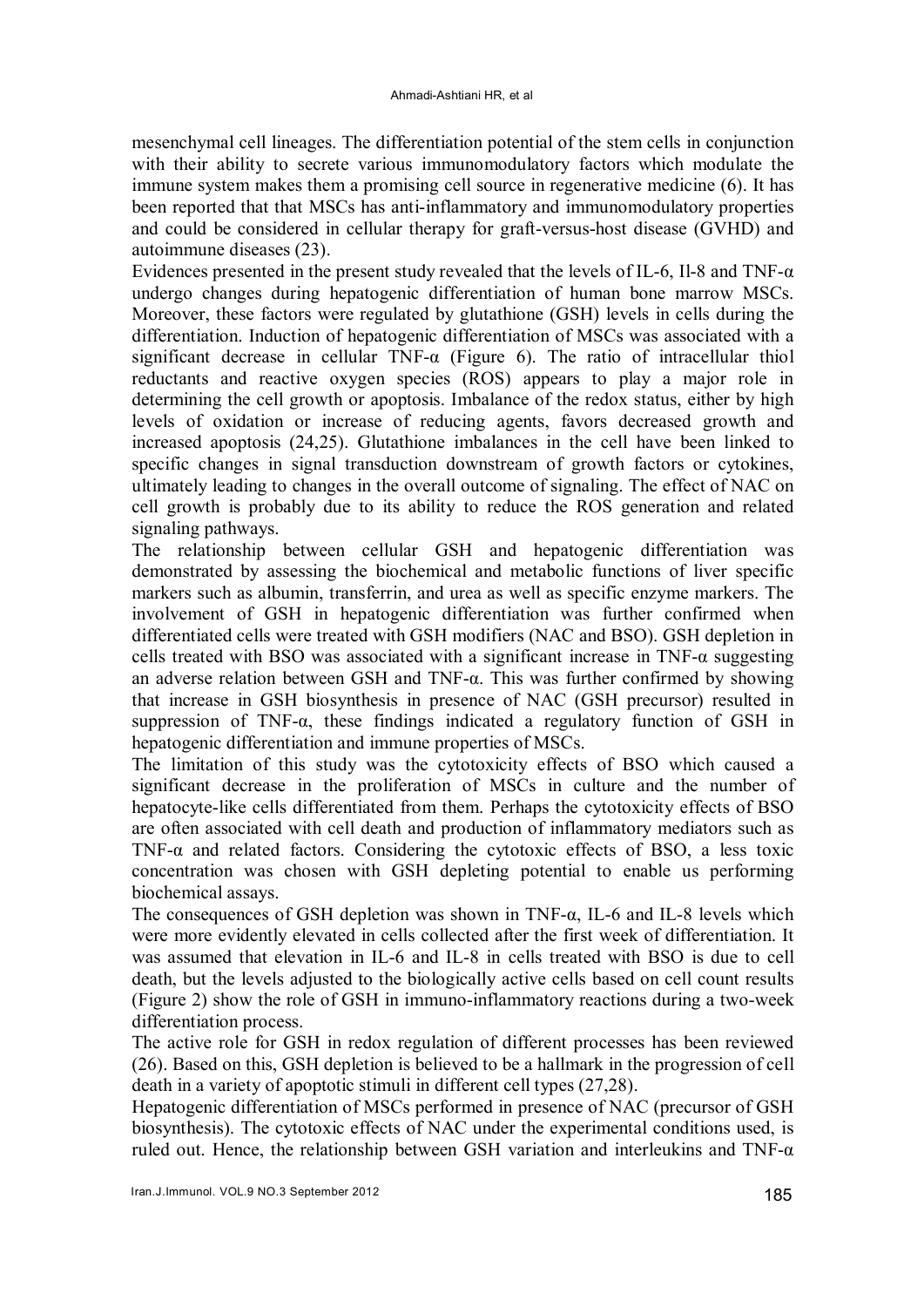levels is considered as an important finding. Perhaps the stimulatory effects of NAC on the rate of the stem cell proliferation and differentiation to hepatocyte-like cells could be assigned to the GSH system.

It was found that induction of MSCs into the differentiated hepatocytes-like cells caused a transient decrease in GSH that was correlated with the inhibition of cytokines. Induction of GSH synthesis which elevated GSH levels during differentiation prevented the increase in interleukins. In contrast, addition of BSO that depleted GSH was associated with increase in interleukins and TNF-α during hepatogenic differentiation. Under this circumstances, the changes in cell counts and the rate of cell proliferation imply that glutathione play a major role in regulation of interleukins which are activators of cell growth and differentiation. The role of ROS which is linked to GSH redox system in cell proliferation and differentiation of MSCs cannot be ruled out. Similar results were reported showing that GSH can directly modulate proliferation and function of lymphocytes (26).GSH affects ROS levels and activate or inactivate specific redox sensitive targets at cell cycle checkpoints, and signaling pathways thereby influencing cell fate in lymphocytes GSH affects signaling pathways and cell cycle progression and probably the NF-κB pathway that regulates the expression of various inflammatory genes including cytokines and chemokines (29).

GSH as an important antioxidant is linked to ROS generation and relevant signaling may suggest that NAC-related changes in GSH can differentially later proliferation and differentiation of MSCs. GSH elevation by NAC on one hand increases MSC proliferation in culture, on the other hand can modulate the levels of liver specific markers (such as, albumin and  $\alpha$ -fetoprotein) measured in hepatocytes derived from these cells (Unpublished data). This preliminary study clearly show that GSH changes during a long-term in vitro differentiation play important role in regulation of stem cell proliferation and differentiation to biologically active hepatocyte-like cells and its implication in cell therapy in chronic liver diseases (30). Additional studies warranted to confirm immunoregulatory effects of glutathione on biological activity of growth factors and cytokines for inducing differentiation.

# ACKNOWLEDGMENTS

The financial support provided by the Iranian Stem Cell Council and The Iran National Science Foundation (INSF) is acknowledged.

# REFERENCES

- 1 Bianco P, Riminucci M, Gronthos S, Robey PG. Bone marrow stromal stem cells: nature, biology, and potential applications. Stem Cells. 2001; 19:180-92.
- 2 Pittenger MF, Mackay AM, Beck SC, Jaiswal RK, Douglas R, Mosca JD, et al. Multilineage potential of adult human mesenchymal stem cells. Science. 1999; 284:143-7.
- 3 Chen X, Armstrong MA, Li G. Mesenchymal stem cells in immunoregulation. Immunol Cell Biol. 2006; 84:413-21.
- 4 Han W, Yu Y, Liu XY. Local signals in stem cell-based bone marrow regeneration. Cell Res. 2006; 16:189-95. 5 Majumdar MK, Thiede MA, Haynesworth SE, Bruder SP, Gerson SL. Human marrow-derived mesenchymal stem cells (MSCs) express hematopoietic cytokines and support long term hematopoiesis when differentiated toward stromal and
- osteogenic lineages. J Hematother Stem Cell Res. 2000; 9:841-8. 6 Hwang NS, Zhang C, Hwang YS, Varghese S. Mesenchymal stem cell differentiation and roles in regenerative medicine. Wiley Interdiscip Rev Syst Biol Med. 2009; 1:97-106.
- 7 Shi Y, Hu G, Su J, Li W, Chen Q, Shou P, et al. Mesenchymal stem cells: a new strategy for immunosuppression and tissue repair. Cell Res. 2010; 20:510-8.